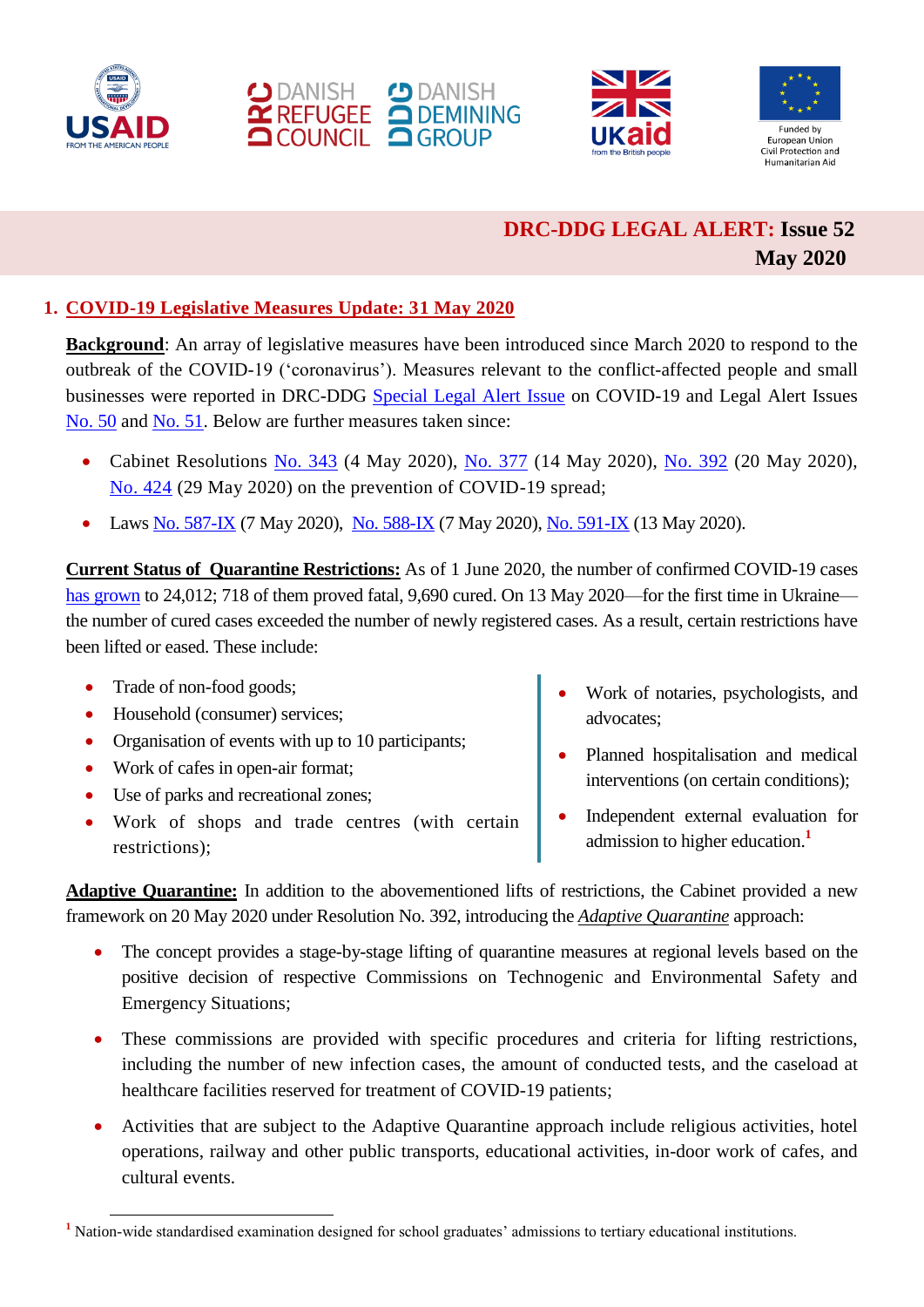

#### **Other related matters:**

- Movement Through the Entry-Exit Checkpoints (EECPs): On 2 June 2020, the Presidential website [announced](https://president.gov.ua/news/ukrayina-gotuyetsya-do-vidkrittya-pershih-kpvv-na-liniyi-roz-61425) that *"the Armed Forces Supreme Commander informed, that there are preparations to open first EECPs after 10 June 2020"* – however, no official decisions on the matter have been published;
- The Entry of Non-Nationals to Ukraine: Starting from 16 March 2020, Ukrainian state borders have been closed for non-nationals (with certain exceptions<sup>2</sup>). On 29 May 2020, the Minister of Exterior [announced](https://www.pravda.com.ua/news/2020/05/29/7253730/) that the Cabinet was working on the removal of this restriction. No such announcement has been made as of the publication of the legal alert;
- Social Protection: Formally employed individuals are currently entitled to assistance for a temporary loss of working ability – if they completed the minimum year of social insurance contribution. Employees who are not eligible due to non-completion of the social insurance experience requirement , now can receive social protection at 50% rate if they undergo medical treatment, self-isolation, or obligatory observation in regards to COVID-19;
- National Economy Recovery Programme: The Cabinet **announced** the National Economy Recovery Programme designed to respond to the economic challenges caused by COVID-19 and the consequences of the quarantine measures. The programme is proposed for public review (no timeframe indicated).

## **2. Ministry for Reintegration of Temporarily Occupied Territories Proposes its New Draft Programme for Public Review**

On 19 May 2020, the Ministry for Reintegration of Temporarily Occupied Territories [published](https://mtot.gov.ua/ua/minreintegraciii-opriljudnjue-draft-programi-di) its new Draft Programme, available for public review until 2 June 2020. On 22 May 2020, the Ministry simultaneously sent the draft to eight parliamentary committees for consideration.

The 41-page draft is structured around 11 aims and outlines tasks, timeline, indicators, expected results, as well as the responsible state actors. Since it is not the final version, the review below only focuses on its highlights:

#### **Programme Aims:**

1

- **1.** Ensuring public health expanding healthcare provision at the EECPs;
- **2.** Enhancing the quality of education mostly focusing on developing non-government controlled area (NGCA) residents' access to government controlled area (GCA)-based higher education institutions;
- **3.** Social protection prioritising the protection of internally displaced persons (IDPs), prisoners of the conflict, and political prisoners;
- **4.** Cultural development and fighting info-threats focusing on strengthening state communication with NGCA residents and combating info-aggression;
- **5.** The economic development of the conflict-affected areas focusing on the development of infrastructure, the creation of new jobs, and support to businesses;

<sup>&</sup>lt;sup>2</sup> Exceptions are provided to staff of diplomatic institutions, accredited international organisations and their family members, individuals with a valid temporary/permanent residence permit, spouses and children of Ukrainian nationals, and some others. For more information, please see DRC-DDG [Special Legal Alert Issue on COVID-19.](https://reliefweb.int/report/ukraine/drc-ddg-legal-alert-special-coronavirus-16-march-2020-enruuk)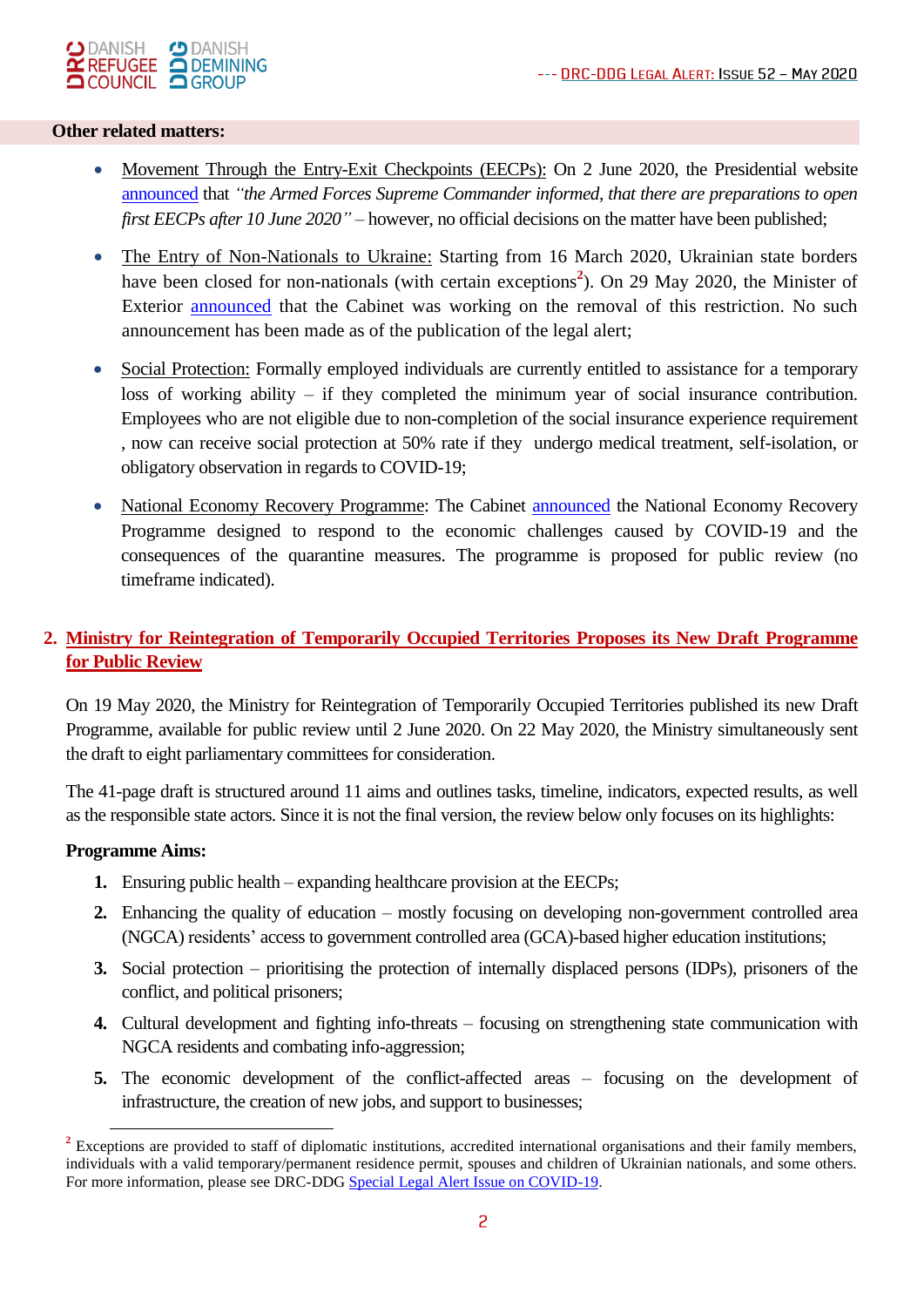#### O DANISH O DANISH<br>**Y REFUGEE O DEMINING**  $\bigcirc$  DANISH **QCOUNCIL QGROUP**

- **6.** Ensuring ecological safety;
- **7.** Supporting the security of the state;
- **8.** Strengthening international support to Ukraine in relation to the conflict;
- **9.** Digital transformation enabling electronic access to administrative services for the conflict-affected persons;
- **10.** Effective governance enhancing administrative service provision for NGCA residents;
- **11.** Strengthening the rule of law inter alia, introducing transitional justice mechanisms.

### **Programme Highlights**:

| <b>Development of State Policies:</b>                                                                                                                                                                                                                                                                                             | Housing, Land, and Property (HLP) rights:                                                                                                                                                                                                                                |
|-----------------------------------------------------------------------------------------------------------------------------------------------------------------------------------------------------------------------------------------------------------------------------------------------------------------------------------|--------------------------------------------------------------------------------------------------------------------------------------------------------------------------------------------------------------------------------------------------------------------------|
| Adoption of a mid-term policy on IDP<br>integration;<br>Development of mid-term state policy on<br>national unity and social cohesion;<br>Development and execution of the state policy<br>on enhanced economic development of the<br>conflict-affected territories;<br>Provision of coherent transitional justice<br>mechanisms. | Development of a Draft Law ensuring the right to<br>compensation for housing destroyed as a result of<br>the conflict;<br>Development of mechanisms for the realisation of<br>KfW programme 'Housing for IDPs';<br>Development of mechanisms for IDP housing<br>leasing. |
|                                                                                                                                                                                                                                                                                                                                   |                                                                                                                                                                                                                                                                          |
| <b>Provisions on Mine Action:</b>                                                                                                                                                                                                                                                                                                 | <b>Other Highlights:</b>                                                                                                                                                                                                                                                 |
| Amending the Mine Action Law<br>and<br>development of the required<br>by-laws<br>(procedures and frameworks);                                                                                                                                                                                                                     | Ensuring NGCA residents' access to administrative<br>procedures for birth and death registration, as well<br>as electronic access to administrative services;                                                                                                            |
| Establishment of the National Mine Action<br>Authority;                                                                                                                                                                                                                                                                           | Development of social guarantees for child-victims<br>of the conflict;                                                                                                                                                                                                   |

## **3. Central Election Committee Secures IDPs' Right to Participate in Local Elections**

**Background:** IDPs, by definition, do not have permanent residence registration in the hosting community. On 19 December 2019, the Parliament adopted the Electoral Code incorporating a provision that would also enable IDPs to vote at local elections. The provision's implementation, however, was conditioned on the adoption of a procedural by-law by the Central Election Committee.

**Recent Development:** On 18 May 2020, the Central Election Commission issued Resolution [No. 88](https://www.cvk.gov.ua/pls/acts/showcard53f5.html?id=47917&what=0) providing the required procedure. Application for the voting station change can be submitted on the following terms:

- Available for all citizens of Ukraine including IDPs who hold the right to vote;
- The procedure can be used only once in 180 days;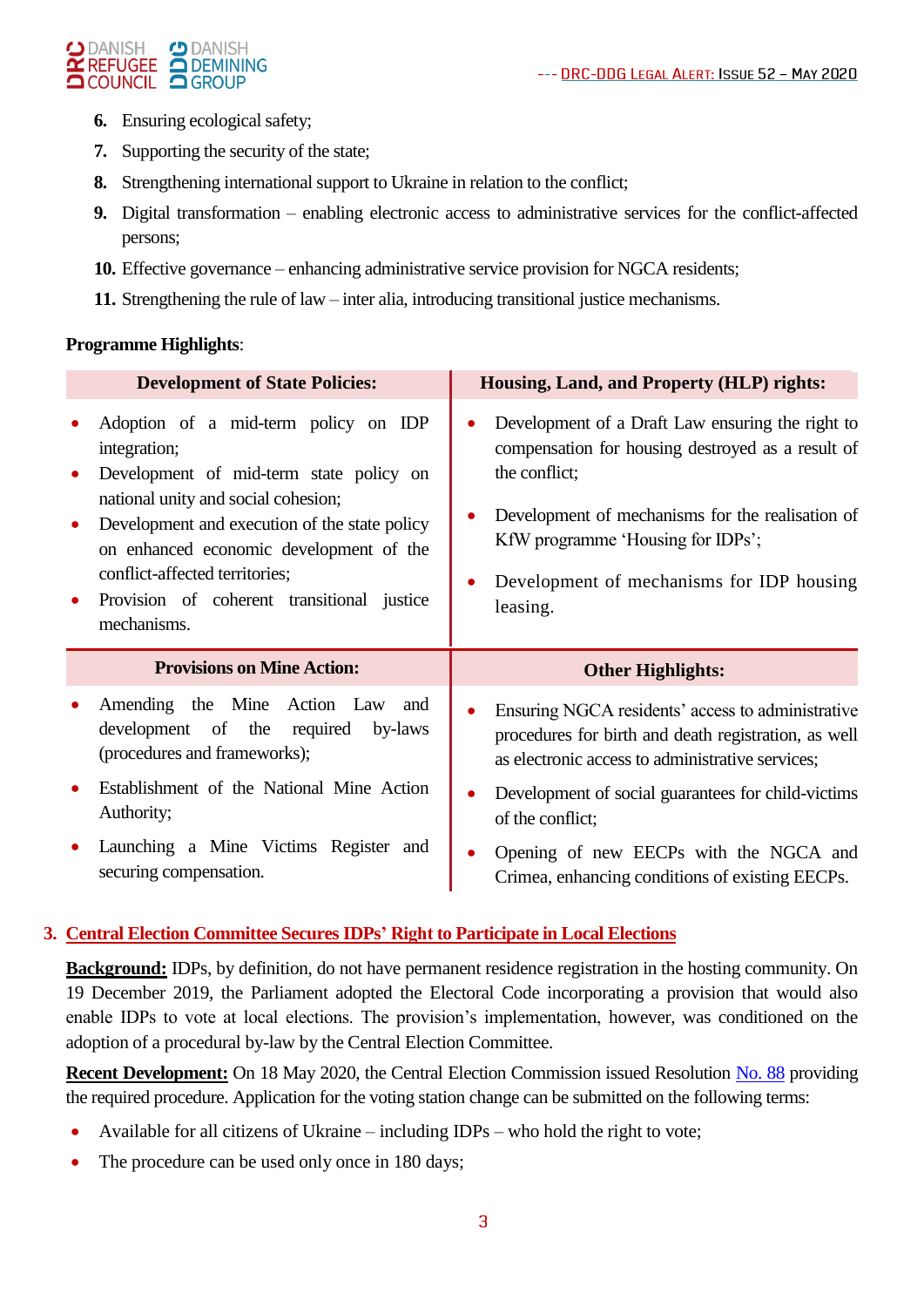#### $\bigcirc$  DANISH **CD** DANISH **X** REFUGEE **O DANISH OCOUNCIL OGROUP**

- To be submitted within 5 days of the official start of election (not to be mixed with election day);
- Can be submitted either to the local voters' register in paper or online with the use of qualified e-signature;
- To testify that the person belongs to the local community, a copy of one of the following documents must be included in the application:
	- An IDP certificate;
	- A housing rental contract;
	- A document that testifies that the applicant conducts business activity in the area;
	- A document testifying to residential property ownership located in the area;
	- A marriage or family certificate if the spouse/family member has the residence registration.

## **4. Cabinet Outlines the Scope and Powers of Ministry for Reintegration of Temporarily Occupied Territories**

On 6 May 2020, the Cabinet adopted Resolution [No. 371](https://zakon.rada.gov.ua/laws/show/371-2020-п) providing the framework for the Ministry for Reintegration of Temporarily Occupied Territories, restoring it as a separate ministry on 11 March 2020. The framework outlines the scope of the Ministry's responsibility as the focal body, participant, and contributor in forming and executing the state policies:

## **As a Focal Body for:**

- Temporary occupied territories and their residents, with the final purpose of their reintegration;
- Rebuilding Ukraine's integrity within its internationally recognised borders;
- Promoting voluntary return of NGCA residents who have moved abroad; promoting integration of IDPs or their voluntary return [if their previous home is now within the GCA];
- Coordination of the provision of humanitarian aid;
- Peacebuilding and development of the temporary occupied territories and surrounding areas upon reintegration;
- Strengthening the informational sovereignty of Ukraine.

## **As a Participant Body for:**

- Protection of rights and freedoms of the conflictaffected persons;
- Execution of mine action activities, including explosive ordnance risk education, victim assistance, land inspection, marking and mapping activities.

### **As a Contributing Body for:**

- Execution of rights and freedoms of residents of Crimea, NGCA, and surrounding areas;
- Fulfillment of national, educational, and cultural needs of the indigenous people and ethnic minorities residing within the temporary occupied areas and surrounding areas – including development of their native languages;
- Fulfillment of social, economic, ecological, informational, and cultural needs of the residents of temporarily occupied territories and surrounding areas.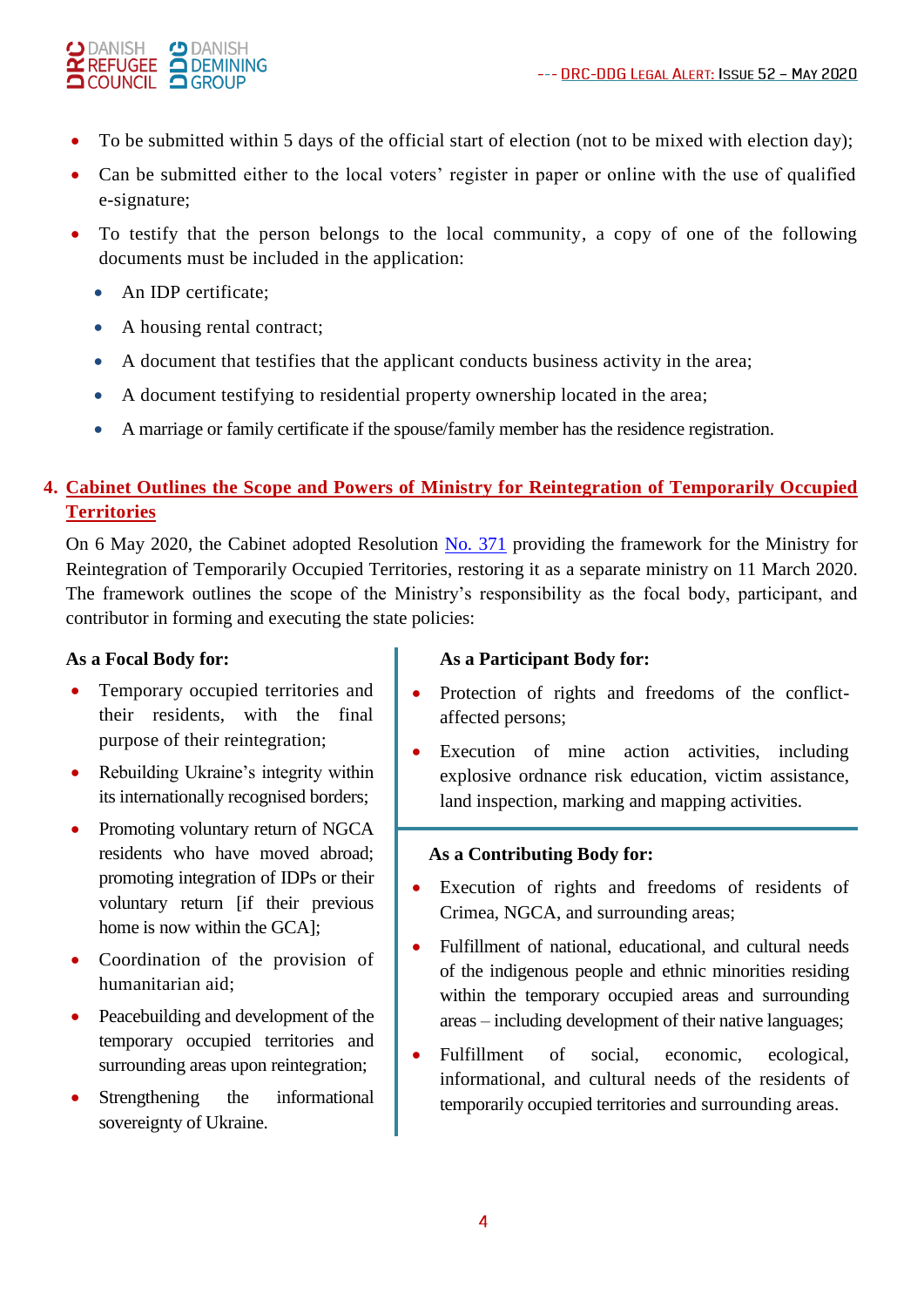# O DANISH O DANISH<br> **X REFUGEE A DEMINING**<br> **A COUNCIL A** GROUP

1

## **5. Parliament Removes Unified Social Tax 'Double Payment' for Individual Entrepreneurs**

**Background:** Ukrainian regulation has separate requirements for unified social tax (UST) payment for private entrepreneurs (PEs), self-employed persons,<sup>3</sup> and employees. Because of that, PEs who are also officially employed or who are also registered as self-employed persons fall under double UST obligation. Moreover, private entrepreneurs are obliged to pay the minimum UST rate even during periods of inactivity. As a result, micro and small businesses have little incentive to register their activities officially.

**Recent Developments**: On 13 May 2020, the Parliament adopted Law No. [592-IX](http://w1.c1.rada.gov.ua/pls/zweb2/webproc4_1?pf3511=66921) providing that PEs:

- Also registered as self-employed persons only pay UST once;
- Also officially employed only pay UST once;
- Are partially exempted from UST payment in inactive months (this provision does not cover entrepreneurs with a simplified tax system registration).

## **6. Government Extends List of Education Institutions Offering Simplified Admission Process for IDPs, Graduates from NGCA, and JFO Area**

**Background:** Documents issued within the NGCA are generally not recognised by the Ukrainian government, including school certificates. Educational infrastructure within the contact line and 'ATO'/JFO areas is damaged. In GCA, admission to tertiary educational institutions is based on External Independent Evaluation (EIE) – a state-run school graduate testing system. To provide access to GCA tertiary education for individuals residing within the 'ATO'/JFO areas, contact line, NGCA, and Crimea, the Ministry of Education and Science issued Decrees [No. 560](https://zakon.rada.gov.ua/laws/show/z0795-16) and [No. 697](https://zakon.rada.gov.ua/laws/show/z0907-16/ed20190507) in 2016, establishing specialised 'Donbas-Ukraine' and 'Crimea-Ukraine' admission centres for certain tertiary educational institutions.

Special terms of admission under 'Crimea-Ukraine' and 'Donbas-Ukraine' admission centres:

- Ukrainian ID, EIE results, and school certificates are not required;**<sup>4</sup>**
- Applicant's examination is held under the special admission centre, limited to exams on Ukrainian language, history, and a special subject depending on the educational institution and faculty;
- Applicants are offered full state scholarships under certain quotas; if the quota is fulfilled, the applicant should be offered a long-term preferential loan for education;
- Applicants have a preferential right to dormitory housing, free educational materials, and internet access.

Nevertheless, the number of tertiary educational institutions involved in the programme remained very limited, mostly located within the GCA parts of Luhansk and Donetsk region: 42 admission centres in 2017, 76 admission centres in 2019.

**Recent Developments:** On 12 May 2020, the Ministry for Reintegration of Temporarily Occupied Territories and the [Ministry of Education and Science](https://mon.gov.ua/ua/news/vstupniki-z-donbasu-i-krimu-u-2020-roci-zmozhut-vstupati-za-sproshenoyu-proceduroyu-do-91-zvo) expanded the specialised admission centres network. Now, it includes 91 tertiary educational institutions within the GCA. Please find in hyperlinks a [list](https://mon.gov.ua/ua/osvita/visha-osvita/vstupna-kampaniya-2020/vstupnikam-z-krimu-ta-donbasu/osvitni-centri) of available tertiary educational institutions and a [list](https://mon.gov.ua/ua/zhitelyam-donbasu-ta-krimu/perelik-naselenih-punktiv-doneckoyi-i-luganskoyi-oblastej-zhiteli-yakih-mayut-pravo-skoristatisya-sproshenoyu-proceduroyu-vstupu) of cities and villages eligible for the programme.

<sup>&</sup>lt;sup>3</sup> Independent professional activities include scientific; literary; artistic; educational; teaching; medical; legal (including advocacy and notarial activities; religious (missionary) work, and other practices.

<sup>&</sup>lt;sup>4</sup> Personal identification is conducted based on the birth certificate and other available documentation on case-by-case basis.